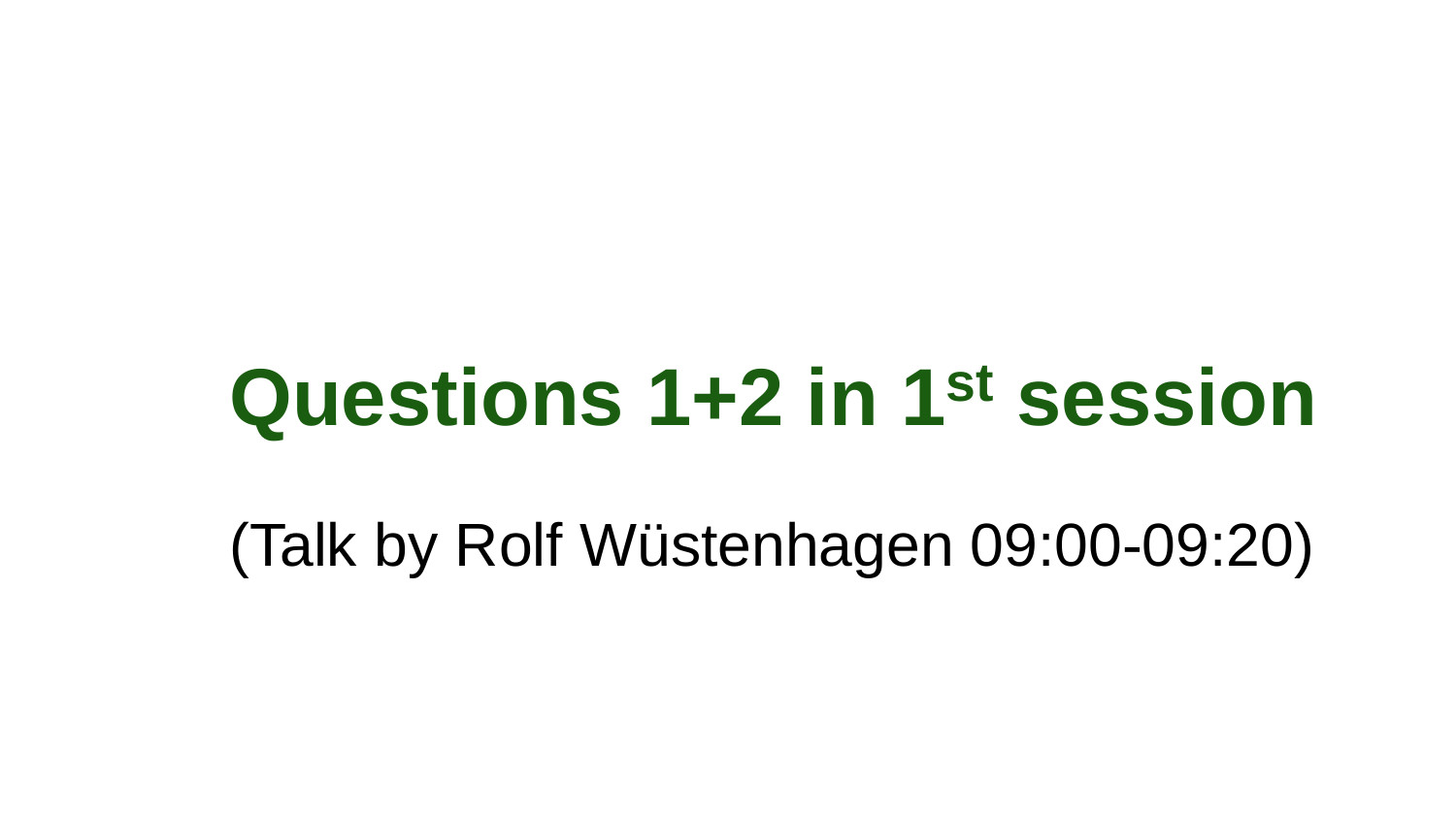### **Can you imagine buying\* an electric car?**

- 1. Yes, I already have one
- 2. Yes, I can imagine buying an electric car, but haven't decided yet
- 3. No, I prefer buying a car with an internal combustion engine
- 4. No, I don't have a car and do not intend to get one

\*) or leasing



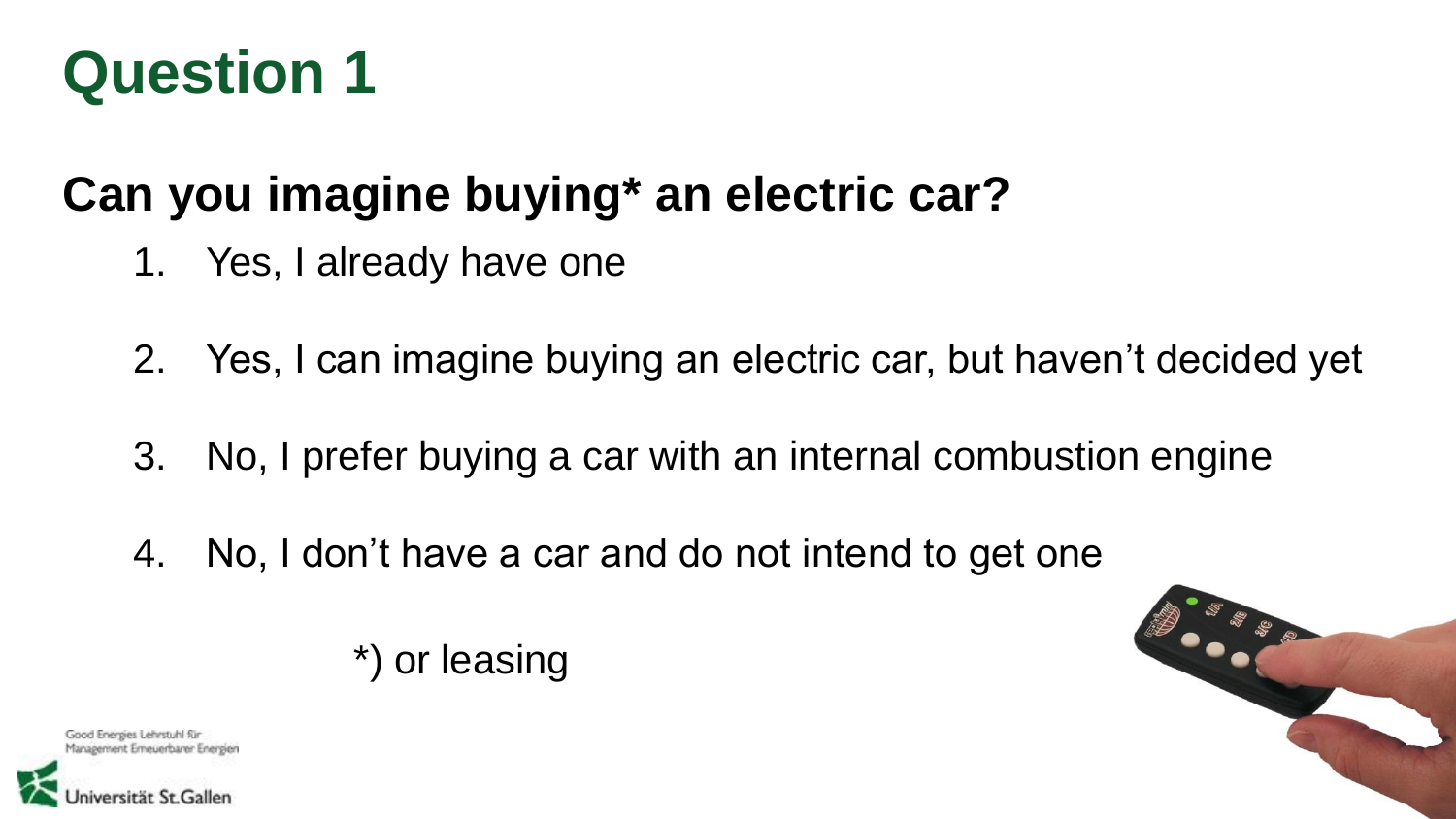## **Can you imagine buying\* an electric car?**

- 1. Yes, I already have one 7.7 %
- 2. Yes, I can imagine buying an electric car, but haven't decided yet 53.8 %
- 3. No, I prefer buying a car with an internal combustion engine 13.2 %
- 4. No, I don't have a car and do not intend to get one 25.3 %
	- \*) or leasing

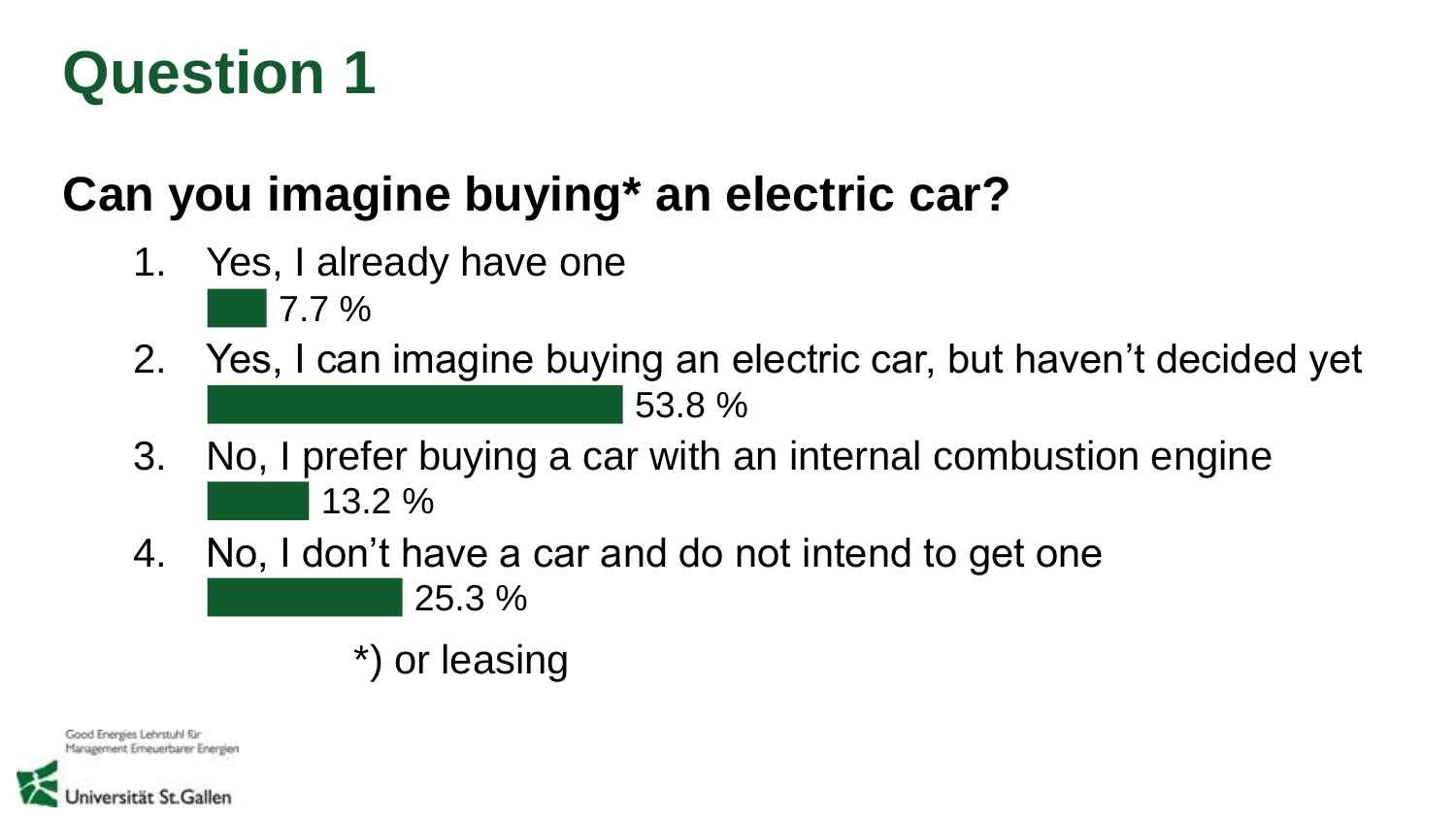### **How are the majority of European incumbents currently responding to #DisruptiveDecentralization?**

- 1. Significantly stepping up investment in decentralized assets
- 2. Writing down stranded assets
- 3. Getting acquired by Asian investors
- 4. Lobbying the government to slow down the transition



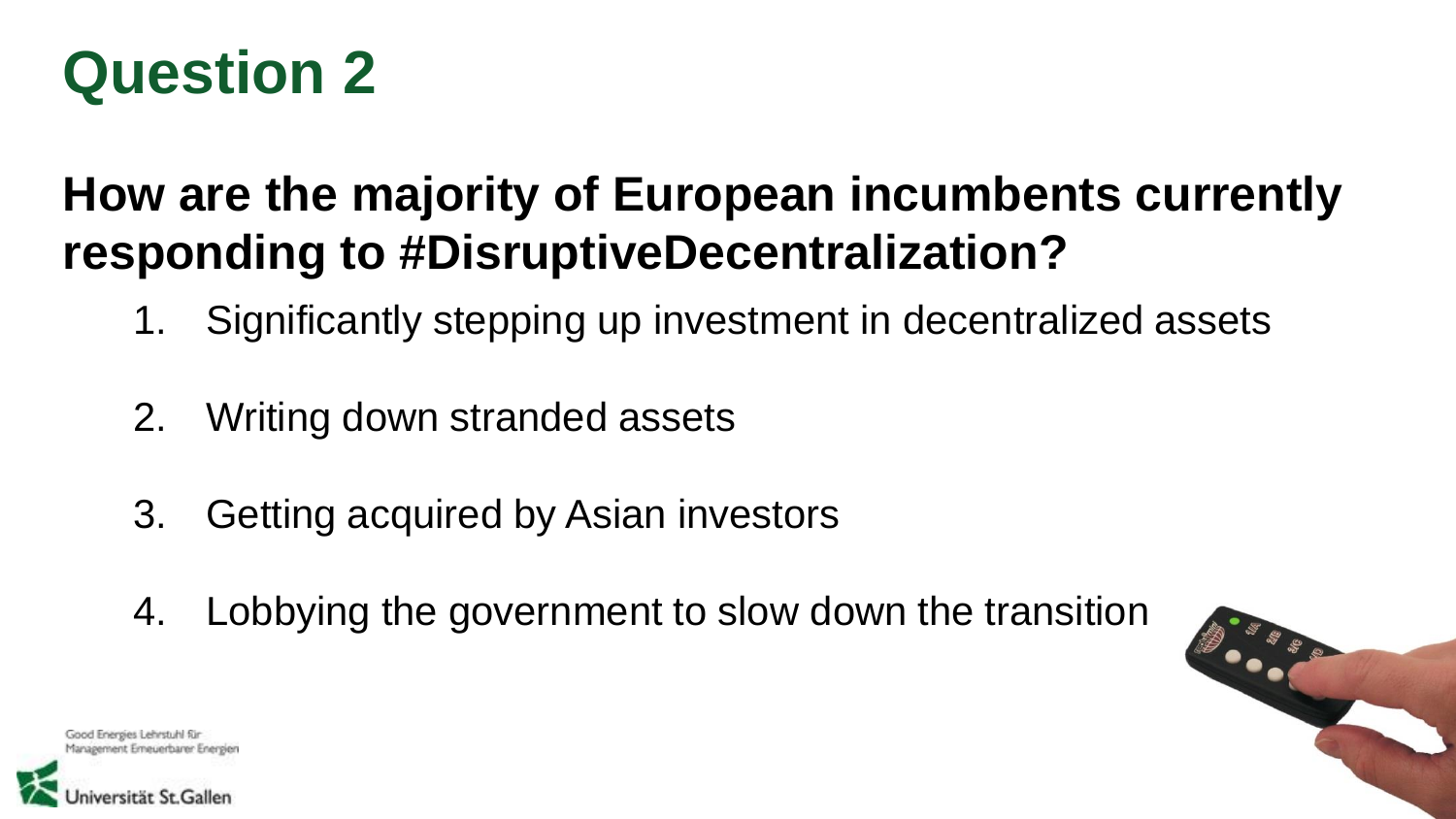### **How are the majority of European incumbents currently responding to #DisruptiveDecentralization?**

- 1. Significantly stepping up investment in decentralized assets 30.4 %
- 2. Writing down stranded assets 16.3 %
- 3. Getting acquired by Asian investors 6.5 %
- 4. Lobbying the government to slow down the transition

46.7 %

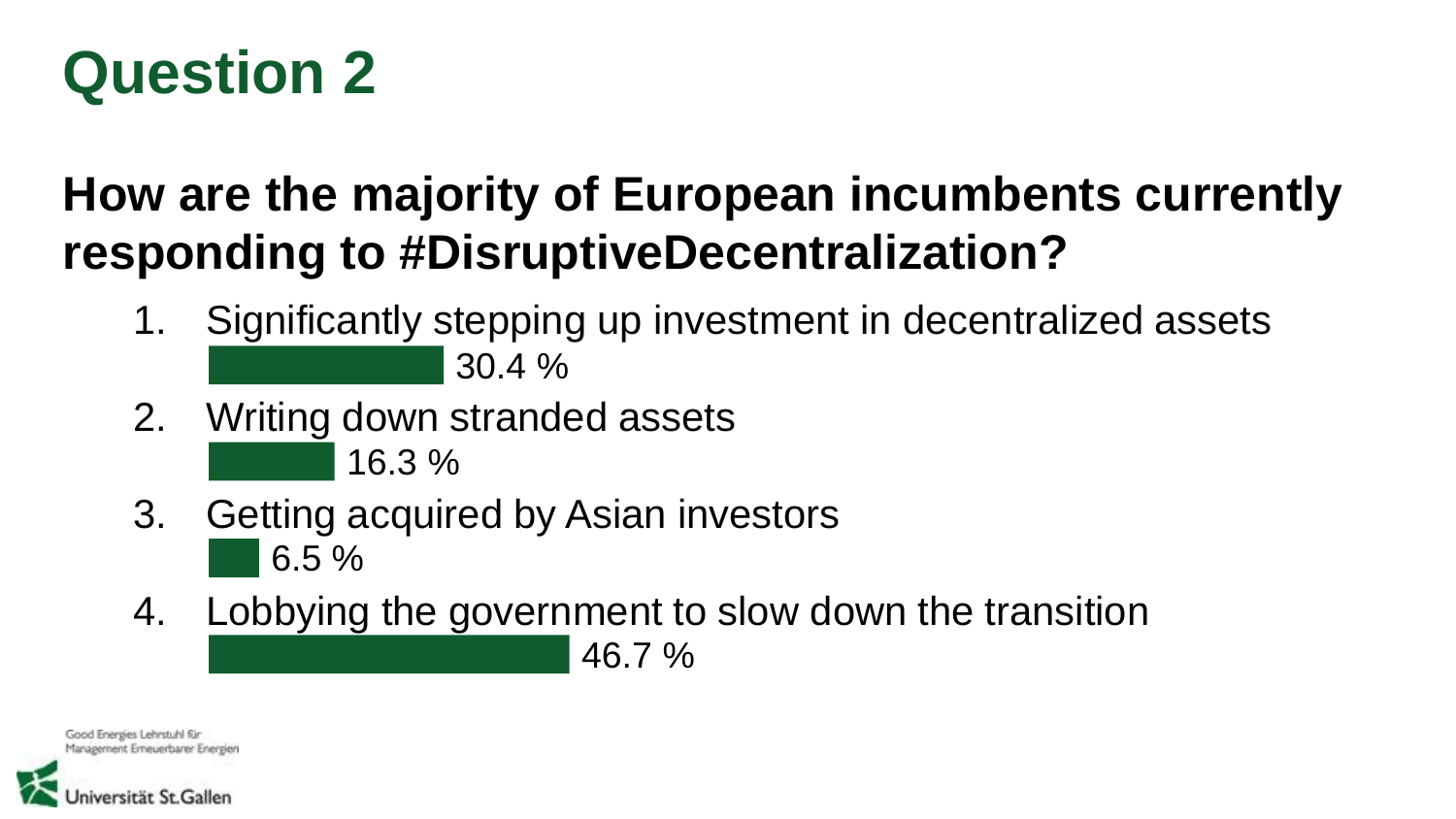# **Questions 3+4 in 2nd session**

(Panel discussion moderated by Melinda Crane 09:20-10:20)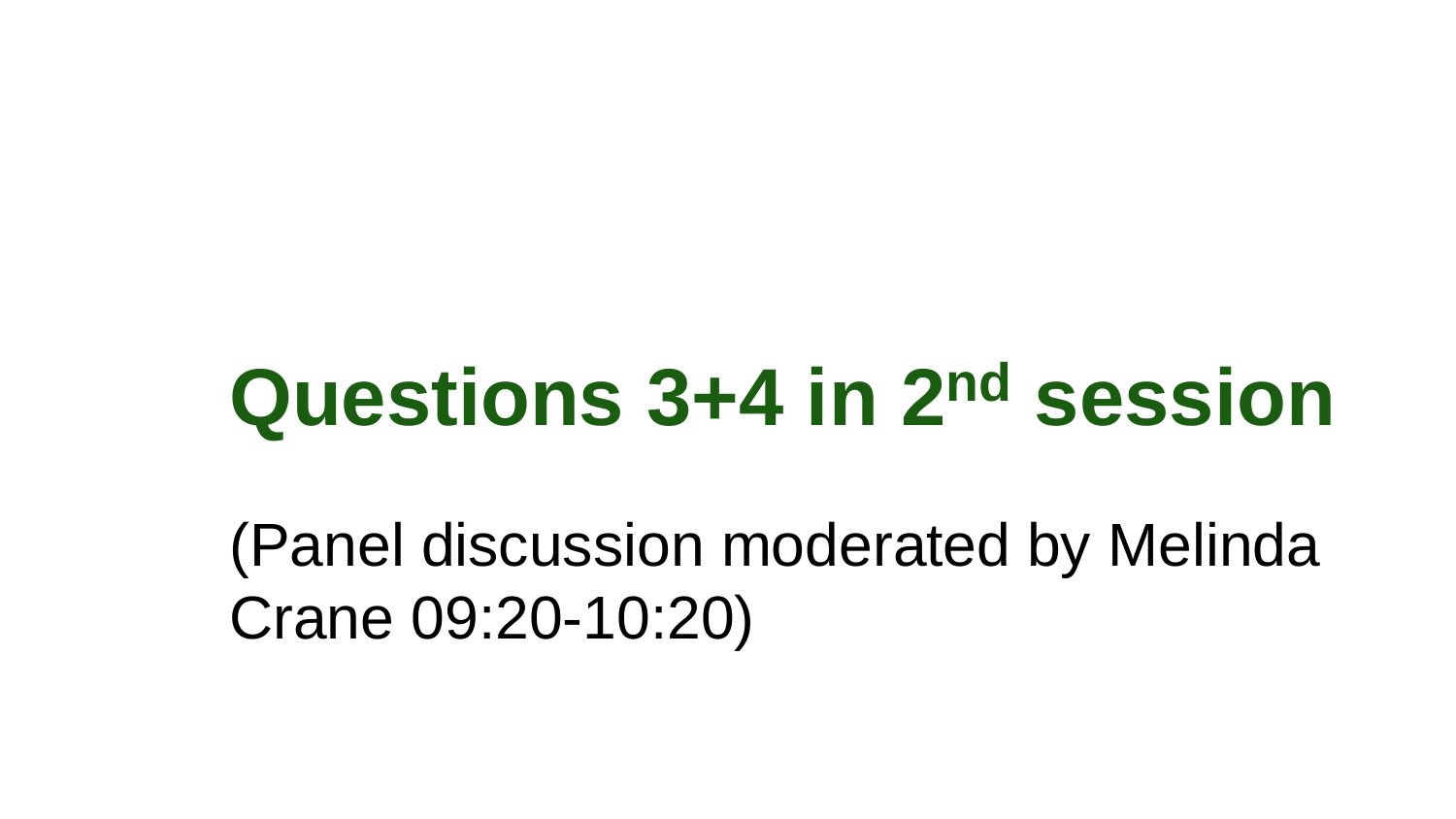

#### **What will be the share of decentralized RE out of total new RE capacity in 5 years' time in Europe?**

1. 20%

2. 40%

3. 60%

4. 80%



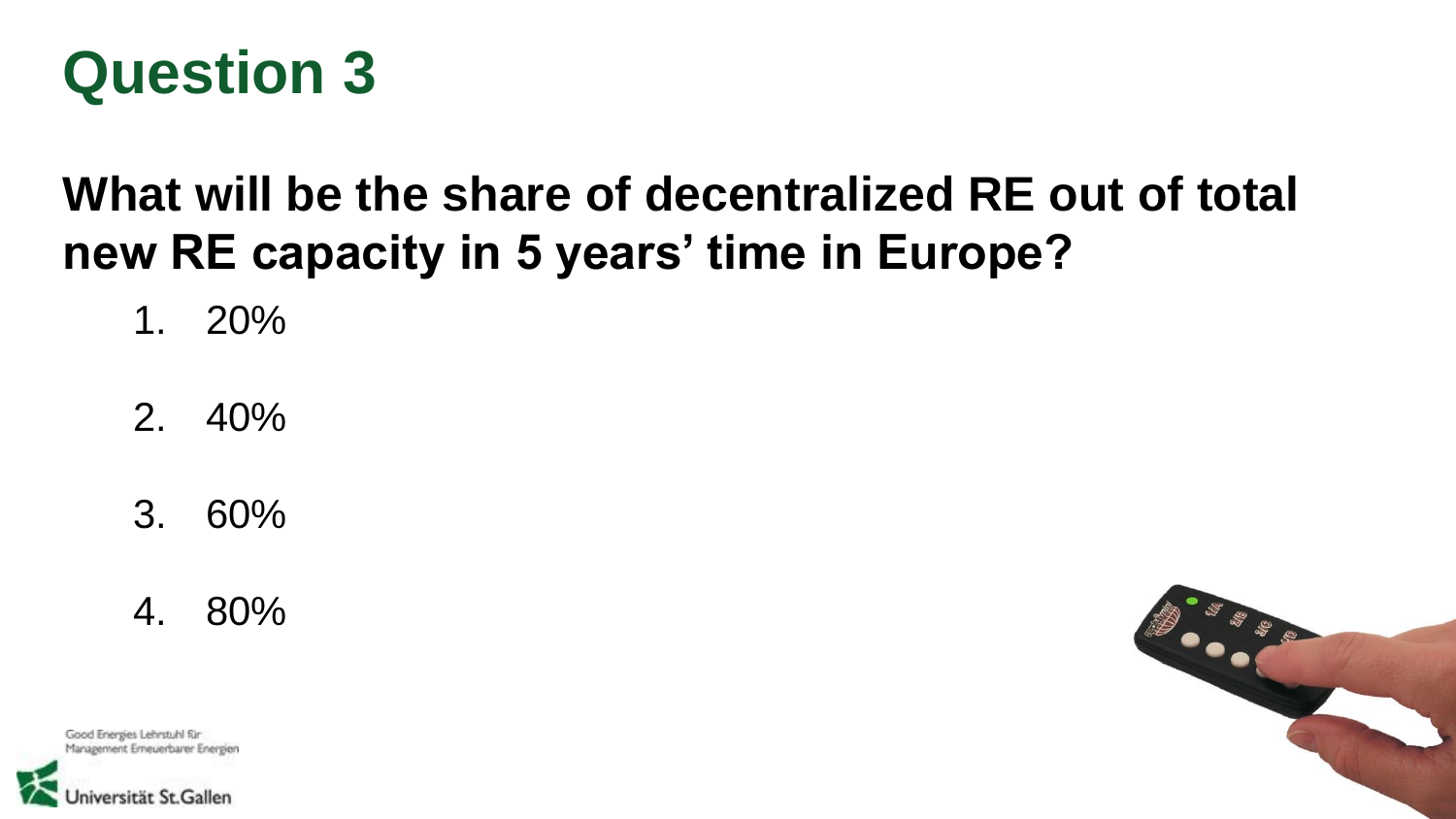

#### **What will be the share of decentralized RE out of total new RE capacity in 5 years' time in Europe?**



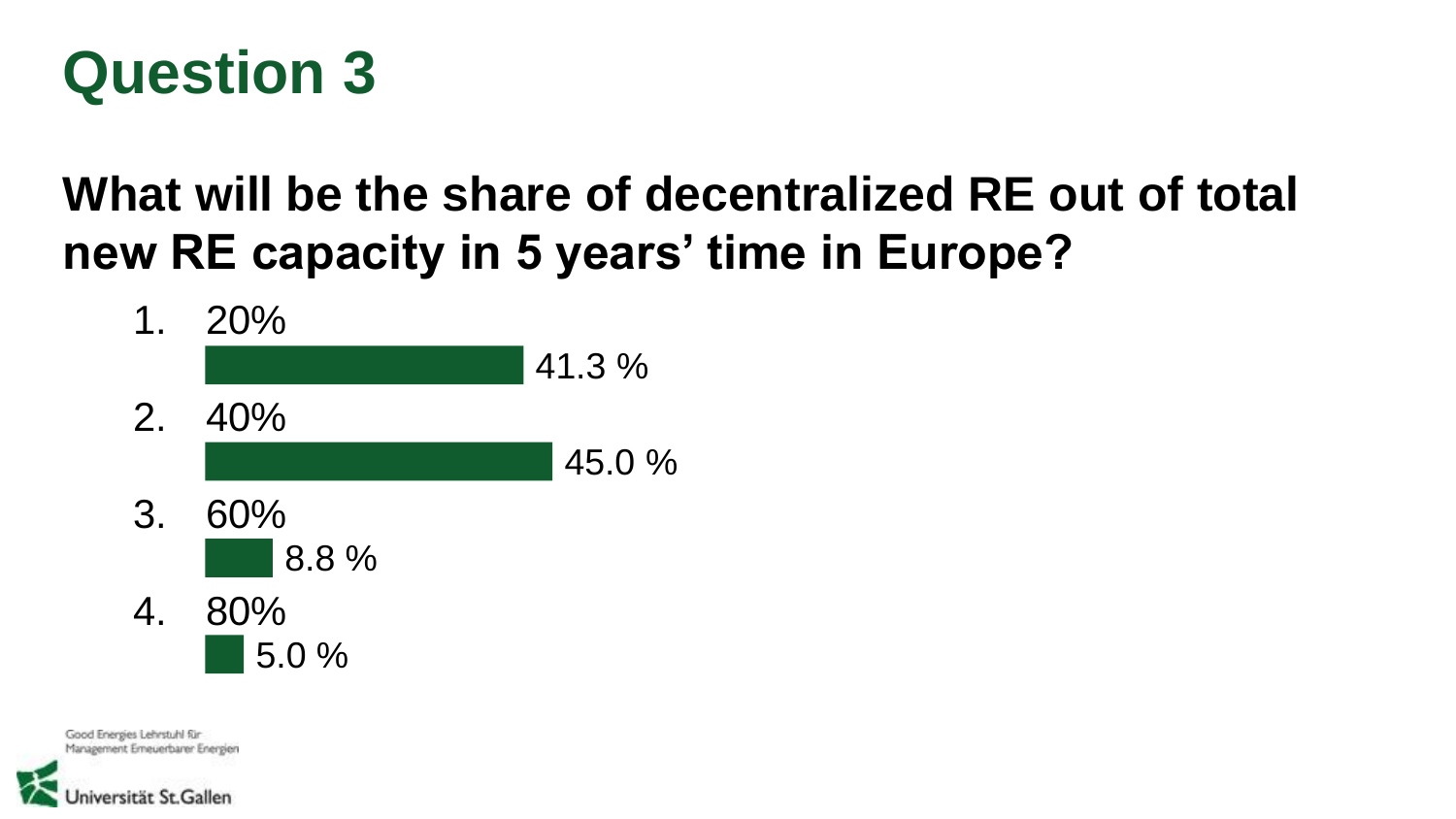

#### **Which level of government is going to play the biggest role in the development of decentralized RE?**

- 1. European Union
- 2. National governments
- 3. Local governments



4. None of the above - the invisible hand of the market will sort it out